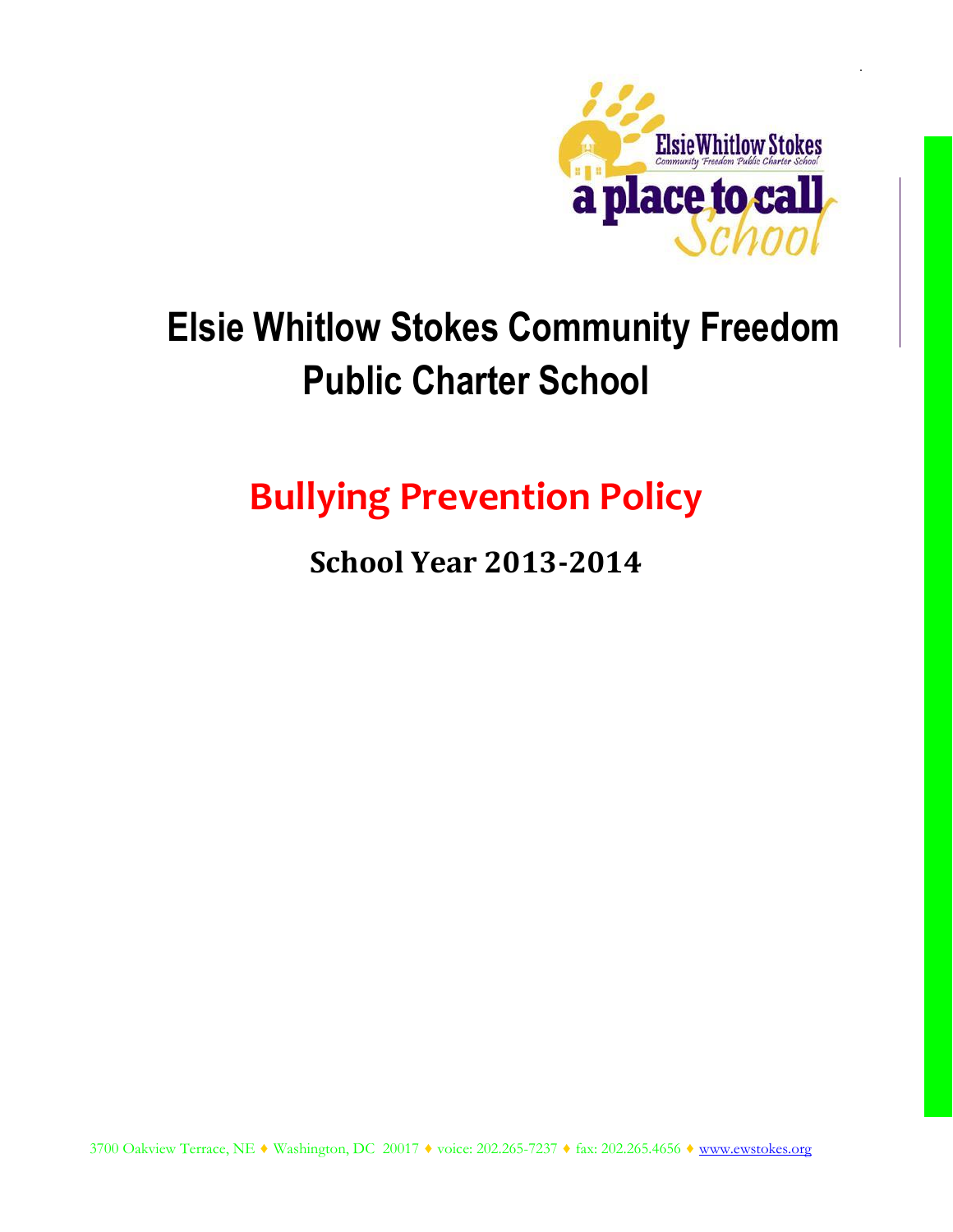### **Table of Contents**

|                          | 6        |
|--------------------------|----------|
|                          | 6        |
|                          | 7        |
|                          | $\prime$ |
|                          |          |
|                          |          |
|                          | 8        |
|                          | 8        |
|                          | 8        |
|                          | 9        |
|                          |          |
|                          | 9        |
|                          | 9        |
| <b>Incident Measures</b> | 9        |
|                          | 10       |
|                          | 10       |
|                          | 11       |
|                          | 11       |
|                          | 11       |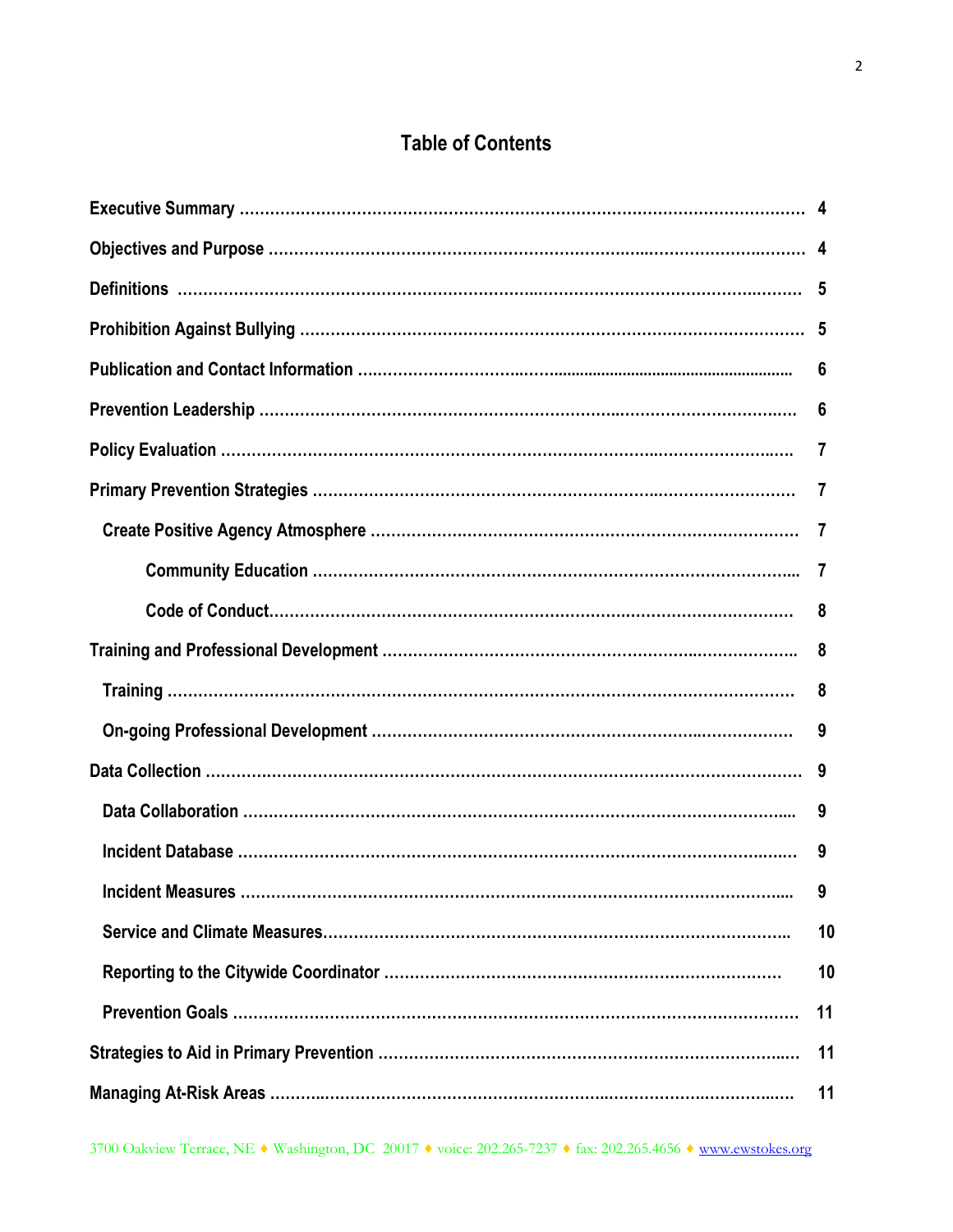| 12 |
|----|
| 12 |
| 12 |
| 14 |
| 14 |
| 14 |
| 15 |
| 15 |
| 15 |
| 16 |
| 17 |
| 18 |
| 19 |
| 20 |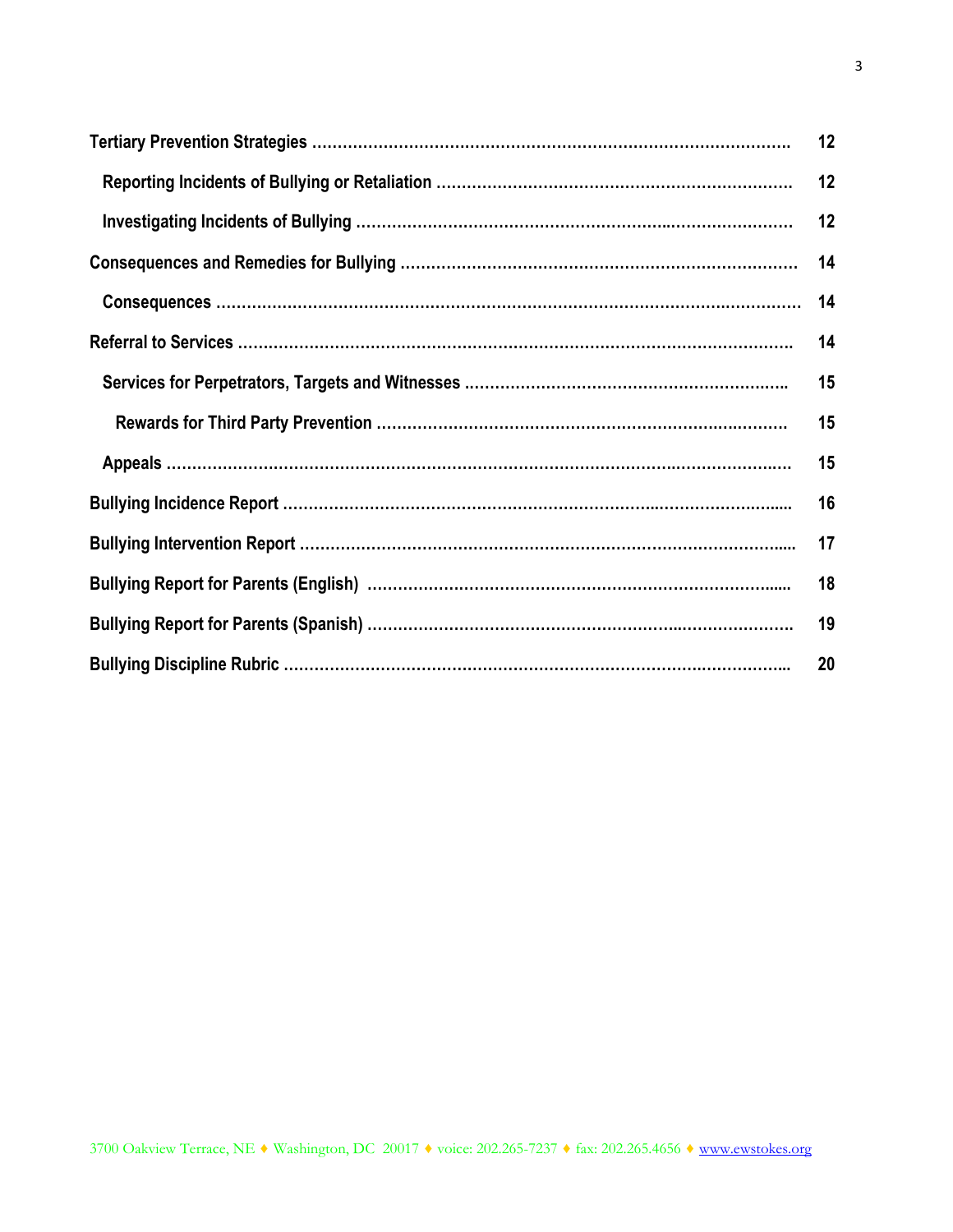#### **Executive Summary**

On June 22, 2012, the District of Columbia City Council passed the *Youth Bullying Prevention Act of 2012* to address bullying on a comprehensive, citywide level. The Act requires that all District agencies, grantees, and educational institutions that provide services to youth adopt a bullying prevention policy. The law includes any entity who provides services to youth on behalf of, or with funding from, the District of Columbia. The law also creates the Mayor's Task Force on Bullying Prevention, whose role is to assist District agencies in their bullying prevention efforts and in the creation of their prevention policies. The Task Force has compiled a model policy designed around evidence-based best-practices in bullying prevention.

The Bullying Prevention Act requires each youth-serving agency within the District of Columbia to develop and implement a bullying prevention policy that includes nine elements of the law:

- $\circ$  The legal definition of bullying;
- $\circ$  A statement prohibiting bullying;
- $\circ$  A statement that the policy applies to participation in functions sponsored by the agency, educational institution, or grantee;
- $\circ$  The expected code of conduct;
- $\circ$  A list of consequences that can result from an identified incident of bullying;
- $\circ$  A procedure for reporting bullying;
- $\circ$  An investigation procedure that include the name and contact for people charged with investigating bullying;
- o An appeal process; and
- $\circ$  A statement that prohibits retaliation for reporting incidents of bullying.

#### **Objectives and Purpose**

Elsie Whitlow Stokes Community Freedom Public Charter School (hereafter known as Stokes PCS) recognizes and believes that our school should be emotionally and physically safe and secure for all members of the school community. Stokes PCS promotes good citizenship, social responsibility, respect and a positive environment for its community so that students can be engaged and learn and the teachers can teach effectively. To ensure the rights of all students and groups to have a safe and secure learning environment, Stokes PCS prohibits acts of bullying, harassment and intimidation. These behaviors are contrary to the values and mission of Stokes PCS and interfere with Stokes PCS' ability to educate its students. All administrators, faculty, staff, parents, volunteers, and students are expected to be intolerant of bullying, harassment and intimidation and to demonstrate behavior that is respectful and civil. It is especially important for adults to model positive behaviors (even when disciplining) in order to provide positive examples for student behavior. Stokes PCS is establishing this comprehensive bullying prevention policy to protect the dignity and safety of the Stokes PCS community. This policy also describes Stokes PCS' prevention strategies to identify and prevent incidents. Stokes PCS will promptly report and investigate all alleged incidents of bullying, harassment and intimidation and provide appropriate remedies for students who are bullied.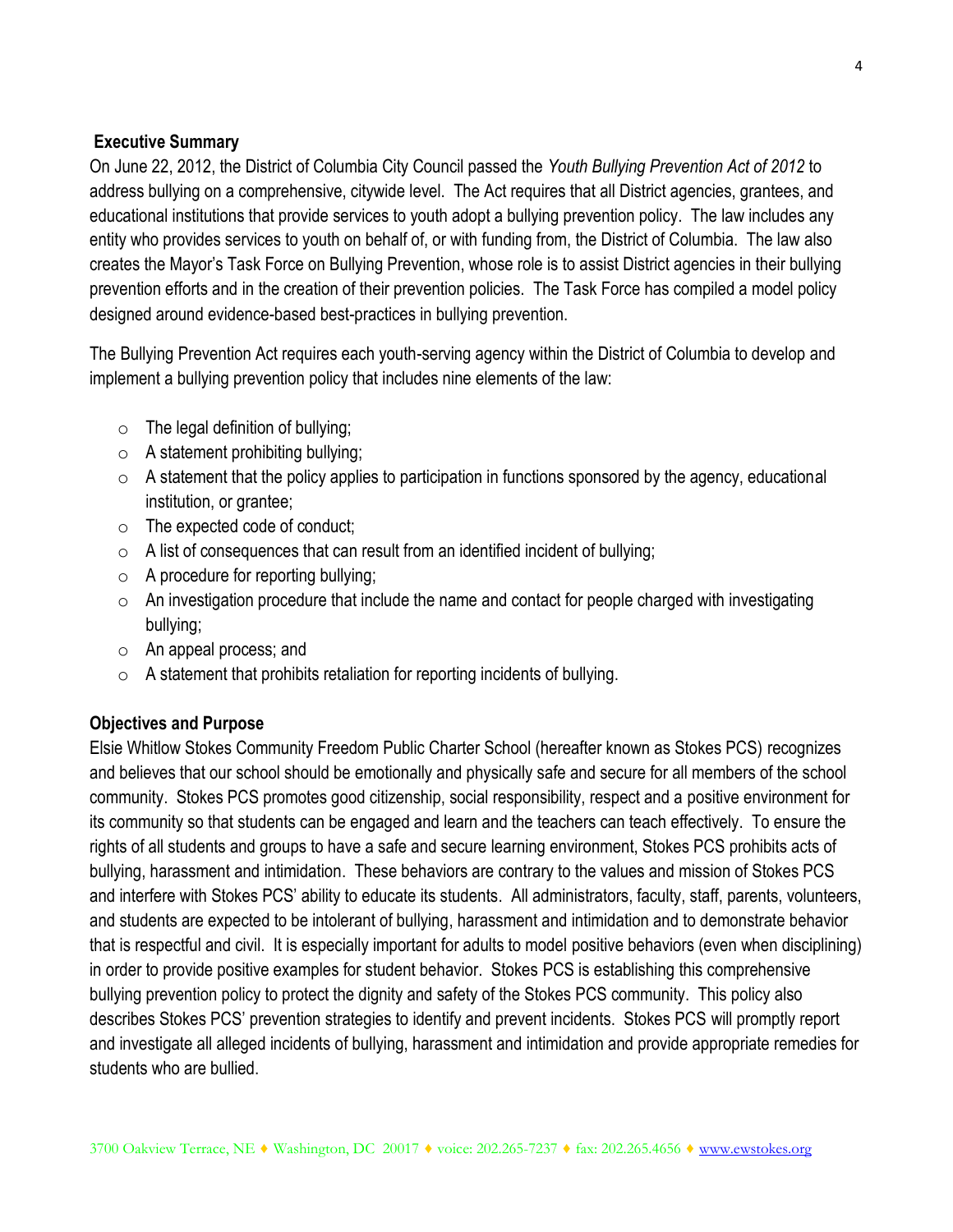#### **Definitions**

Stokes PCS defines bullying or harassment as any gesture or written, verbal, graphic or physical act or conduct, including electronically transmitted acts through the use of internet, cell phone, personal digital assistant (PDA), computer, or wireless handheld device, currently in use or later developed and used by students or adults that:

May be reasonably perceived as being dehumanizing, intimidating, hostile, humiliating, threatening, or otherwise likely to evoke fear of physical harm or emotional distress and may be motivated either by bias or prejudice based upon any actual or perceived characteristic such as: a students' actual or perceived race, color, ethnicity, ancestry, religion, national origin, gender, age, marital status, personal appearance, sexual orientation, gender identity or expression, intellectual ability, familial status, family responsibilities, matriculation, political affiliation, genetic information, mental, physical or sensory disability or impairment, source of income, status as a victim of an intra-family offense, place or residence or business, or any other distinguishing characteristic, or on a youth's association with a person, or group with any person, with one or more of the actual or perceived foregoing characteristics.

Bullying and harassment also include forms of retaliation against individuals who report or cooperate in an investigation under this policy. All such behaviors are considered to be bullying or harassment whether they take place on or off school property, at any school-sponsored function, or in a school vehicle or at any time or place where an individual's imminent safety or over all well-being may be an issue.

Bullying and harassment is conduct that meets the following criteria:

- 1. Is reasonably perceived as being dehumanizing, intimidating, hostile, humiliating, threatening, or otherwise likely to evoke fear of physical harm to their person or property or emotional distress;
- 2. Is directed at one or more students; and
- 3. Is conveyed through physical, verbal, technological or emotional means causes a substantial detrimental effect on the students' physical or mental health; substantially interferes with the students' (i) academic performance or attendance, (ii) educational opportunities, or (iii) ability to participate in or benefit from Stokes PCS' learning environment or programs.

#### **Prohibition Against Bullying**

Acts of bullying, including harassment, intimidation and cyber-bullying, whether by students, volunteers or staff, are prohibited:

1. On Stokes PCS grounds and immediately adjacent property, at Stokes PCS-sponsored or related events on and off Stokes PCS grounds, on any vehicle used for Stokes PCS business, at any transit stop at which youth are transported to Stokes PCS business, or through the use of any electronic devices owned by the Stokes PCS, leased by the Stokes PCS or used for Stokes PCS business; and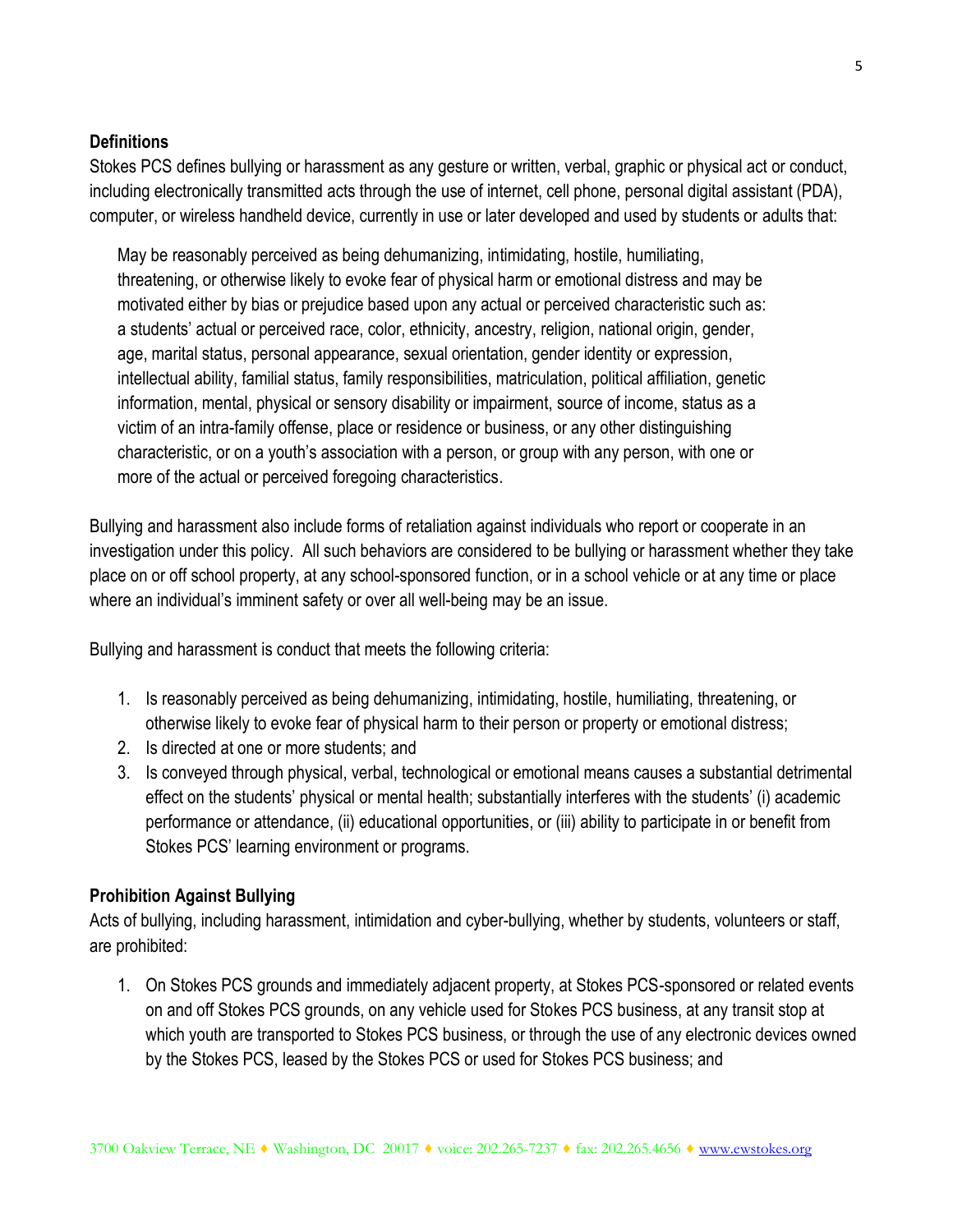2. At any location or function unrelated to the Stokes PCS, through the use of any electronic devices, including those not owned or leased by the Stokes PCS, if the acts of bullying or cyber-bullying (i) create a hostile environment at Stokes PCS, (ii) result in a substantial disruption of the school learning environment for one or more students, or (iii) infringes on one or more students' rights at Stokes PCS.

Retaliation against a student, volunteer or staff member who reports bullying, provides information about an act of bullying, or witnesses an act of bullying is also prohibited.

#### **Publication and Contact Information**

This policy will be made available on Stokes PCS's website (www.ewstokes.org). The policy will be distributed to parents of students in contact with Stokes PCS annually, and Stokes PCS will emphasize that the policy applies to participation in functions sponsored by Stokes PCS. Additionally, this policy will be included in all publications of agency rules, regulations, and solicitations and agreements for contracts and grants.

The School Psychologist is primarily responsible for coordinating Stokes PCS's bullying prevention efforts. All questions, comments and concerns about the bullying policy and Stokes PCS prevention efforts should be directed to the School Psychologist at 202.265.7237 x123.

#### **Prevention Leadership**

Responsibility for the implementation and execution of this policy is vested with the Stokes PCS' Bullying Prevention Team members [contact numbers for team members are posted on the schools' website] who shall have responsibility for:

- 1. Ensuring that all staff participate in annual professional development and as-needed, subsequent training activities;
- 2. Maintaining contact with staff members who implement the curricula the school uses to address bullying with students;
- 3. Receiving and recording incidents of bullying;
- 4. Responding to incidents of bullying and addressing the needs of targets, witnesses and perpetrators;
- 5. Managing the data collaboration and collection process in cooperation with the District citywide prevention coordinator;
- 6. Coordinating community engagement efforts and;
- 7. Annually reviewing and updating the policy and any procedures developed as part thereof.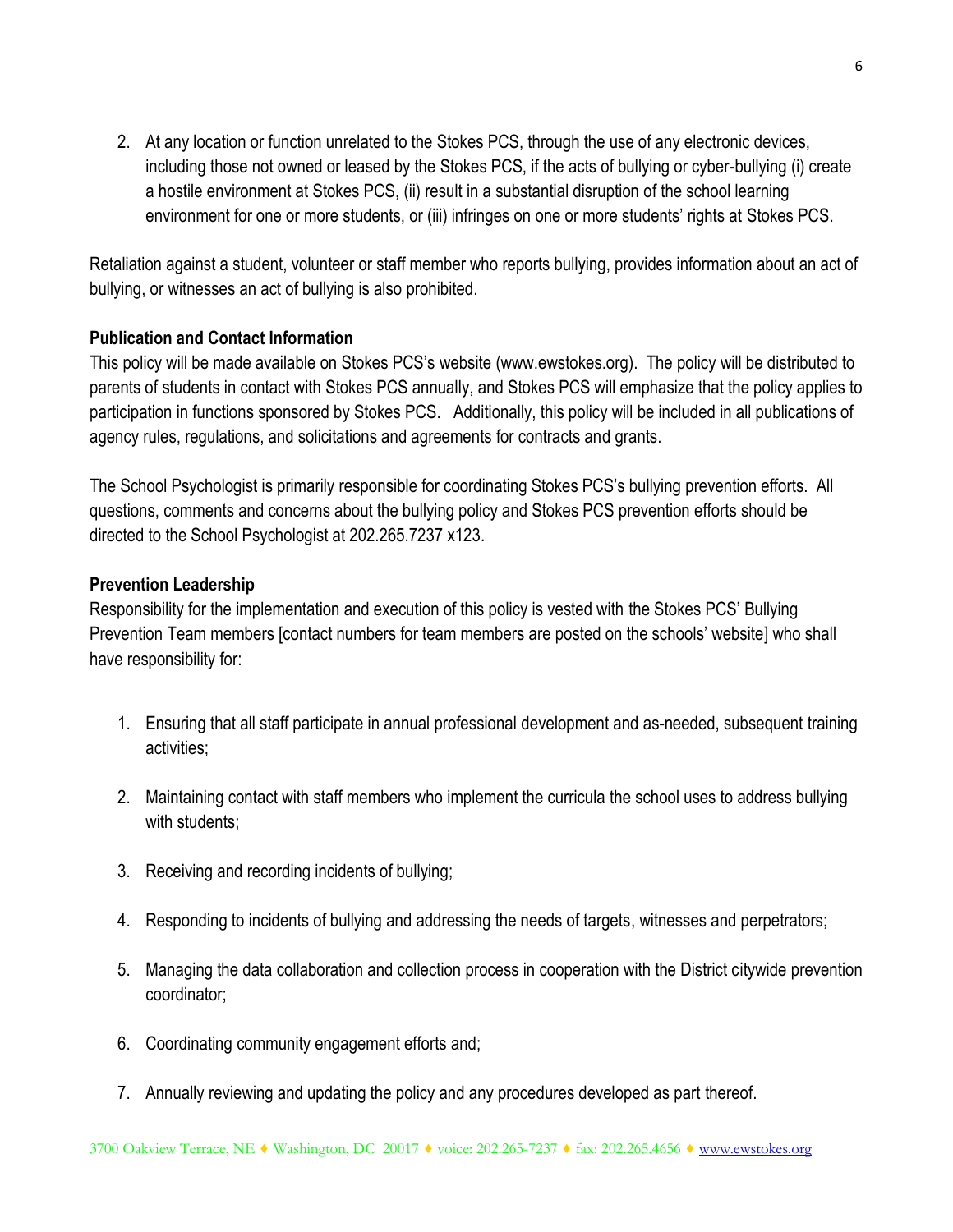If the Bullying Prevention Team chooses to delegate responsibility for any of these areas, it must be done in consultation with the School's Executive Director. All such decisions will be recorded to ensure that there are clear lines of responsibility for each prevention activity.

#### **Policy Evaluation**

Stokes PCS will annually review this policy and update when deemed appropriate after consultation with community stakeholders, continuing research on best practices in bullying prevention, and the agency's data collaboration with the citywide coordinator. Policy changes will be made to rectify gaps identified in the current prevention efforts and to build on successful strategies.

#### **Primary Prevention Strategies**

#### **Create Positive School Atmosphere**

Stokes PCS believes that standards for student behavior are set through interaction among the students, parents and guardians, staff, and community members of the school, producing an atmosphere that encourages students to grow in self-discipline and their ability to respect the rights of others. The development of this atmosphere requires respect for self and others, as well as for school and community property on the part of students, staff, parents, and community members.

As part of this commitment to create a positive, respectful and safe environment, Stokes PCS will incorporate bullying prevention messages and efforts into all aspects of its operations that serve students or that support student-serving operations.

Staff will be expected to be committed to creating a positive and respectful environment. Accordingly, Stokes PCS will include, in all employment application interviews, questions about how prospective employees would support bullying prevention and the creation of a positive Stokes PCS environment at their job.

#### **Community Education**

Safe, positive environments are best supported by an active partnership between Stokes PCS and the community. This begins with parents and guardians. Accordingly, Stokes PCS will provide the parents and guardians of young people regular bulletins and annual presentations to educate them on:

- 1. How parents and guardians can use activities at home to build on the bullying prevention lessons taught at Stokes PCS;
- 2. The dynamics of bullying and its impact on youth;
- 3. Information about internet safety and cyber-bullying (current research suggests cyber-bullying is as or more common than physical violence);
- 4. Stokes PCS' legal and administrative responses to bullying; and

3700 Oakview Terrace, NE ♦ Washington, DC 20017 ♦ voice: 202.265-7237 ♦ fax: 202.265.4656 ♦ [www.ewstokes.org](http://www.ewstokes.org/) 5. Information on parent and guardian relevant sections of Stokes PCS' prevention policy.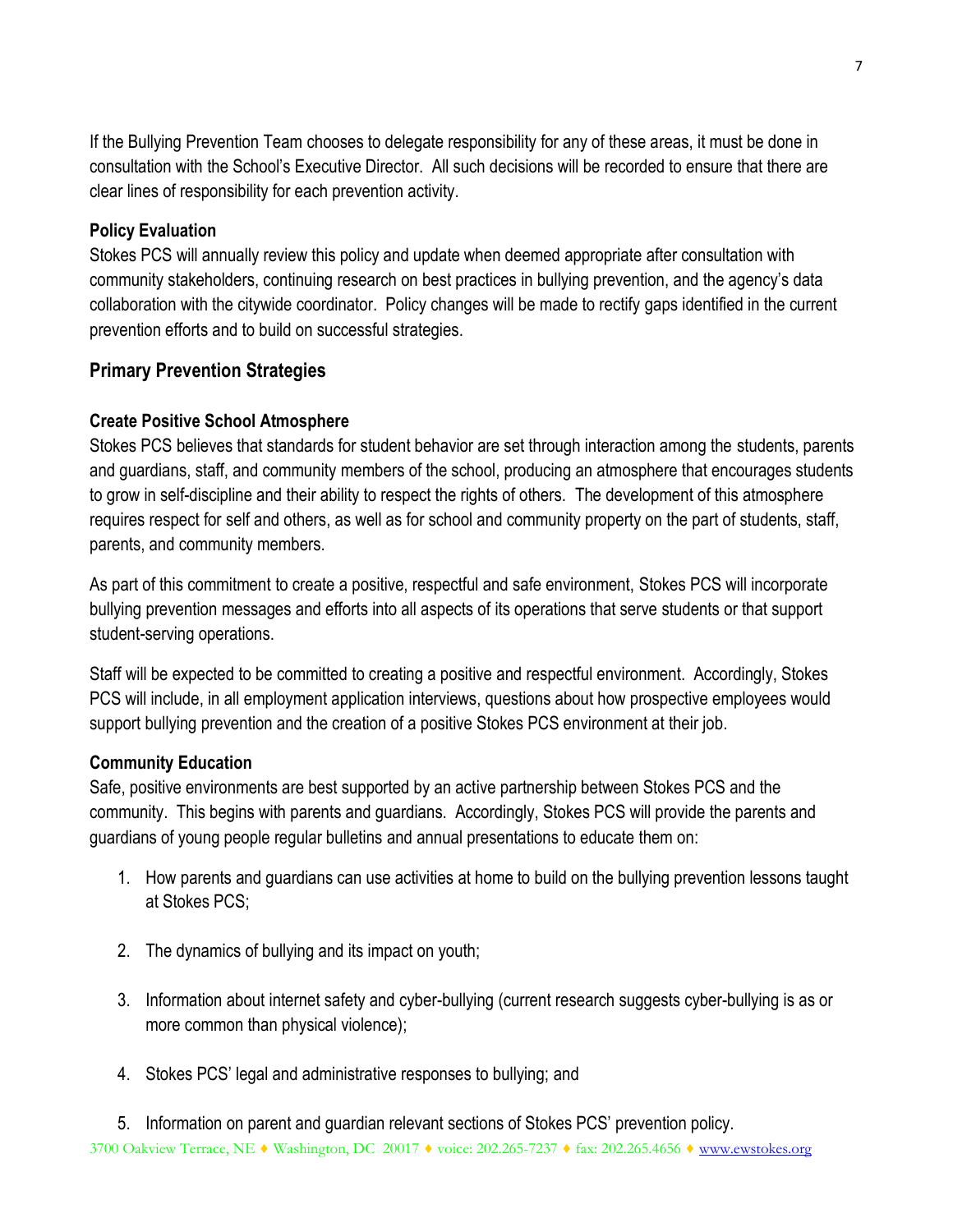Such information will also be made available by Stokes PCS to the community and in particular to Stokes PCS students and community advisory panels. These educational opportunities will be made available annually.

Where possible, Stokes PCS will coordinate education efforts with other District agencies to effect citywide community education and awareness.

#### **Code of Conduct**

Stokes PCS expects students and staff to behave in a way that supports Stokes PCS' objective to provide a safe and welcoming environment for students, Stokes PCS staff, and community members. Stokes PCS students and staff are expected to:

- 1. Treat all members of the Stokes PCS community with respect;
- 2. Respect the property of Stokes PCS, its staff, and other students connected to Stokes PCS; and
- 3. Respond appropriately to instructions from Stokes PCS staff.

Since bystander support of bullying and harassment can encourage bullying behaviors, Stokes PCS prohibits both active and passive support for acts of harassment or bullying. The staff should encourage students (i) not to be part of the problem; (ii) not to walk away from these acts when they see them; (iii) to constructively, if safe to do so, attempt to stop the bullying or to find a staff member to do so, (iv) to report them to designated authority; and (v) to reach out in friendship to the target. When bystanders do report bullying or cooperate in an investigation, they must be protected from retaliation with the same type of procedures used to respond to bullying and harassment.

#### **Training and Professional Development**

#### **Training**

Stokes PCS will provide to all personnel whose duties consistently bring them into contact with students by design or incident, training on identifying and responding to bullying on the spot. Staff will also learn to engage with each other and students respectively to build a school-wide atmosphere of respect. These training efforts will be assisted, at Stokes PCS' request, by the Citywide Coordinator. This training will be provided annually and on an as-needed basis to Stokes PCS staff by the opening of the District of Columbia's academic school year immediately following the publication of this policy.

Staff assigned to Stokes PCS' Bullying Prevention Team will receive additional training on how to provide immediate support for targets and bystanders during or after an alleged or actual bullying incident and may obtain District citywide coordinator support to provide this training. This additional training will be provided annually and on an as-needed basis to Stokes PCS staff by the opening of the District academic school year immediately following the publication of this policy.

3700 Oakview Terrace, NE ♦ Washington, DC 20017 ♦ voice: 202.265-7237 ♦ fax: 202.265.4656 ♦ [www.ewstokes.org](http://www.ewstokes.org/) Staff tasked with carrying out investigations into an incident of bullying as described in "Investigating Incidents of Bullying" will receive additional training on how to carry out these investigations. The Bullying Prevention Team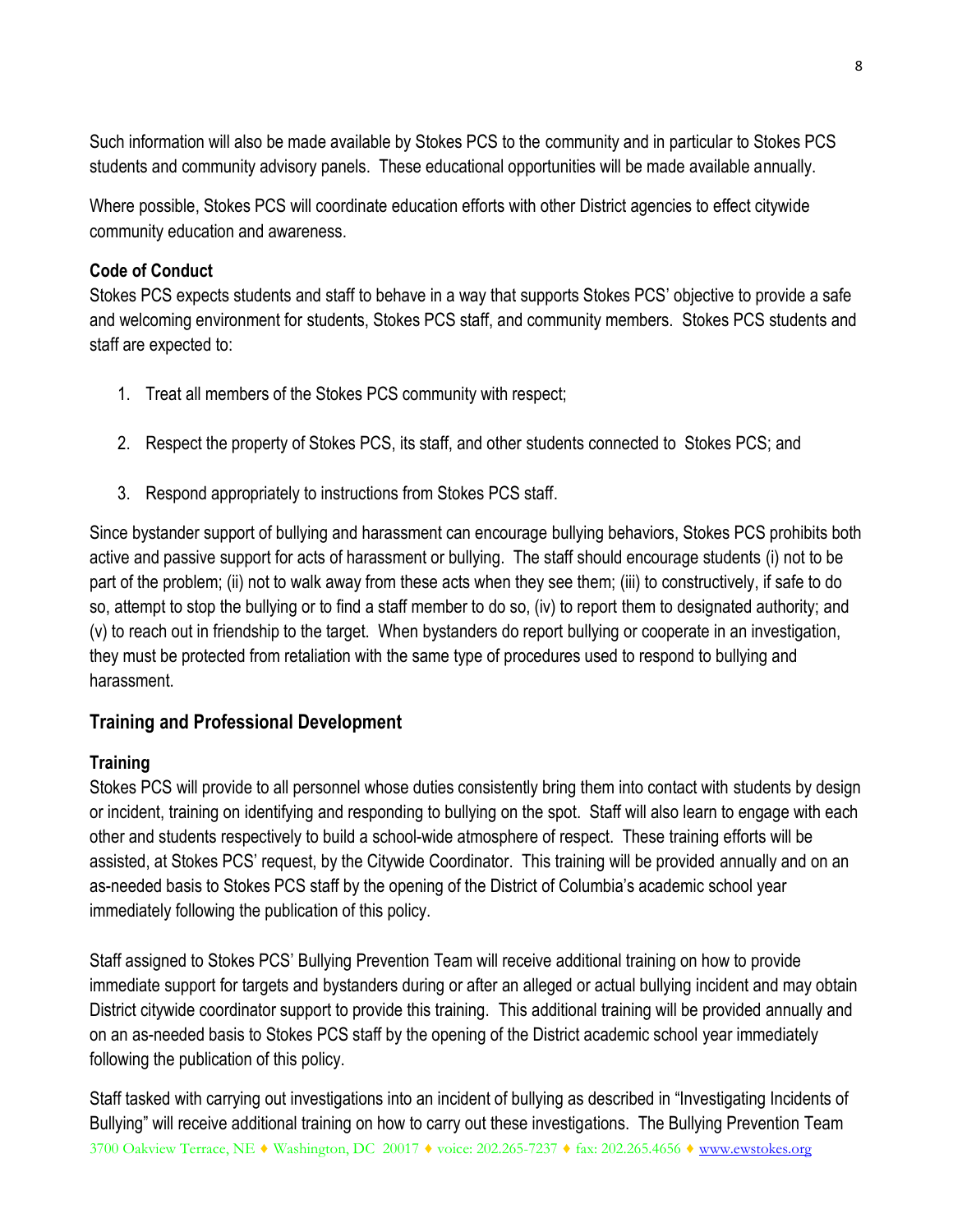members will have the appropriate background checks needed to ensure that they are allowed to work with children.

#### **Ongoing Professional Development**

Stokes PCS recognizes that in addition to training, staff members need ongoing professional development to build the tools and knowledge needed to prevent, identify, and respond to incidents of bullying. Therefore, Stokes PCS will ensure that staff has ongoing access to professional development opportunities that include information on:

- 1. The specific locations and dynamics of youth and bullying interactions at Stokes PCS
- 2. Age and developmentally appropriate strategies for identifying and responding constructively to incidents of bullying;
- 3. Specific populations that may be particularly at-risk in the Stokes PCS environment;
- 4. Internet safety and cyber-bullying issues.

#### **Data Collection**

#### **Data Collaboration**

Prior to each academic year, Stokes PCS, in collaboration with the Citywide Coordinator will determine what data will most productively assist Stokes PCS in supporting an effective Stokes PCS-wide bullying prevention policy. Based on this feedback, Stokes PCS and the Citywide Coordinator will determine a set of service and incident metrics to be collected by Stokes PCS. Efforts will be made to ensure consistent metrics and research products across years and to the extent possible, across agencies.

#### **Incident Database**

The Stokes PCS will submit to the Citywide Coordinator a dataset of all incident and service measures designated in this policy. This data will not include any identifying information about the perpetrator, target, or witnesses. The Stokes Bullying Prevention Team will be responsible for ensuring the Citywide Coordinator has accurate information on incident and service measures. Given the sensitive nature of information contained in this database, only committee members will have access to individual information in the database.

#### **Incident Measures**

Stokes PCS will collect the following pieces of information about reported incidents of bullying:

- 1. Name(s) of the target, perpetrator, and any witnesses
	- a. Reliable contact information for the target, perpetrator and any witnesses/bystanders.
- 2. Relevant attributes about the target, perpetrator and any witnesses/bystanders including:
	- a. Any prior incidents involving either the target or perpetrator;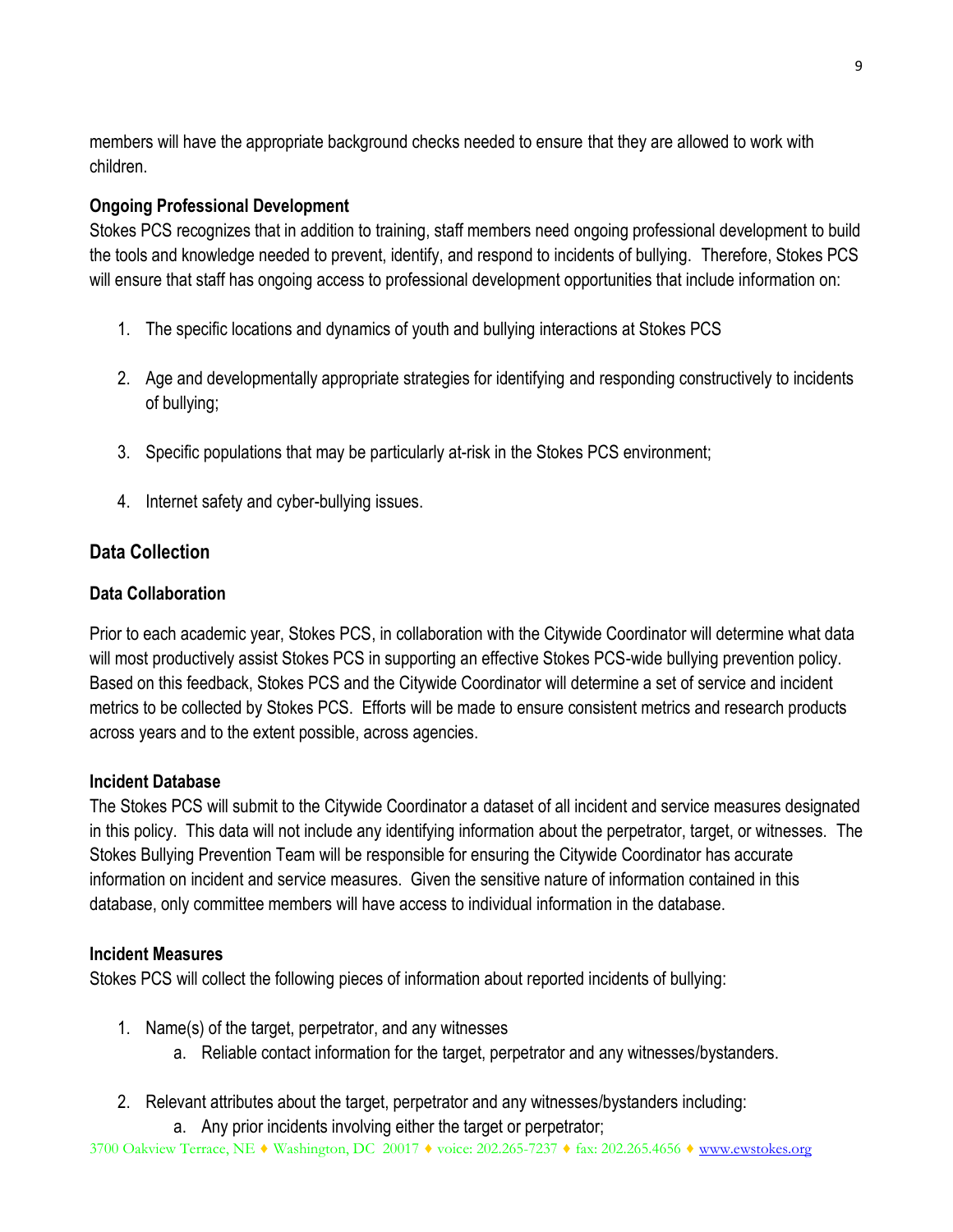- b. Connection of the target, perpetrator, and any witnesses to the incident (i.e. are they students, staff, volunteers, etc.).
- 3. The nature of the bullying incident
	- a. Where the incident occurred;
	- b. What time the incident occurred;
	- c. What type(s) of bullying it was (physical, verbal, cyber, relational, etc.);
	- d. What factors were underlying the incident of bullying (social status, personal appearance, race, sexual orientation, etc.);
	- e. What adult supervision was in place;
	- f. Context of the incident; and
	- g. Were there any witnesses/bystanders

Stokes PCS will only attempt to collect this information in so far as it does not jeopardize the safety of the target and witness(es) and allows non-staff reports of bullying to be made anonymously.

#### **Service and Climate Measures**

The Bullying Prevention Team will collect the following measures of prevention service provision:

- 1. Training Measures
	- a. Number of staff who have attended prevention training sessions;
- 2. Curriculum Measures
	- a. Number of prevention curricula sessions provided to youth
- 3. Stokes PCS Climate-surveys administered to students and staff desired to measure perceptions of:
	- a. Stokes PCS climate
	- b. Safety at Stokes PCS
	- c. Youth self-reports of bullying

#### **Reporting to the Citywide Coordinator**

Stokes PCS will provide a report of bullying prevention and incident metrics to the Citywide Coordinator every six months or with greater or lesser frequency as may be required by the Citywide Coordinator. The Stokes PCS report will include all service and incident measures included in this policy.

Stokes PCS will make a copy of the report prepared for the Mayor by the Citywide Coordinator available online at Stokes PCS' website. Copies of the report will also be made available to the community at Stokes PCS' main office.

Stokes PCS will take every possible measure to ensure the privacy and confidentiality of all parties in an incident. To ensure confidentiality, reports provided to outside agencies will not include identifying information about the parties involved in an incident, and will report data only in the aggregate.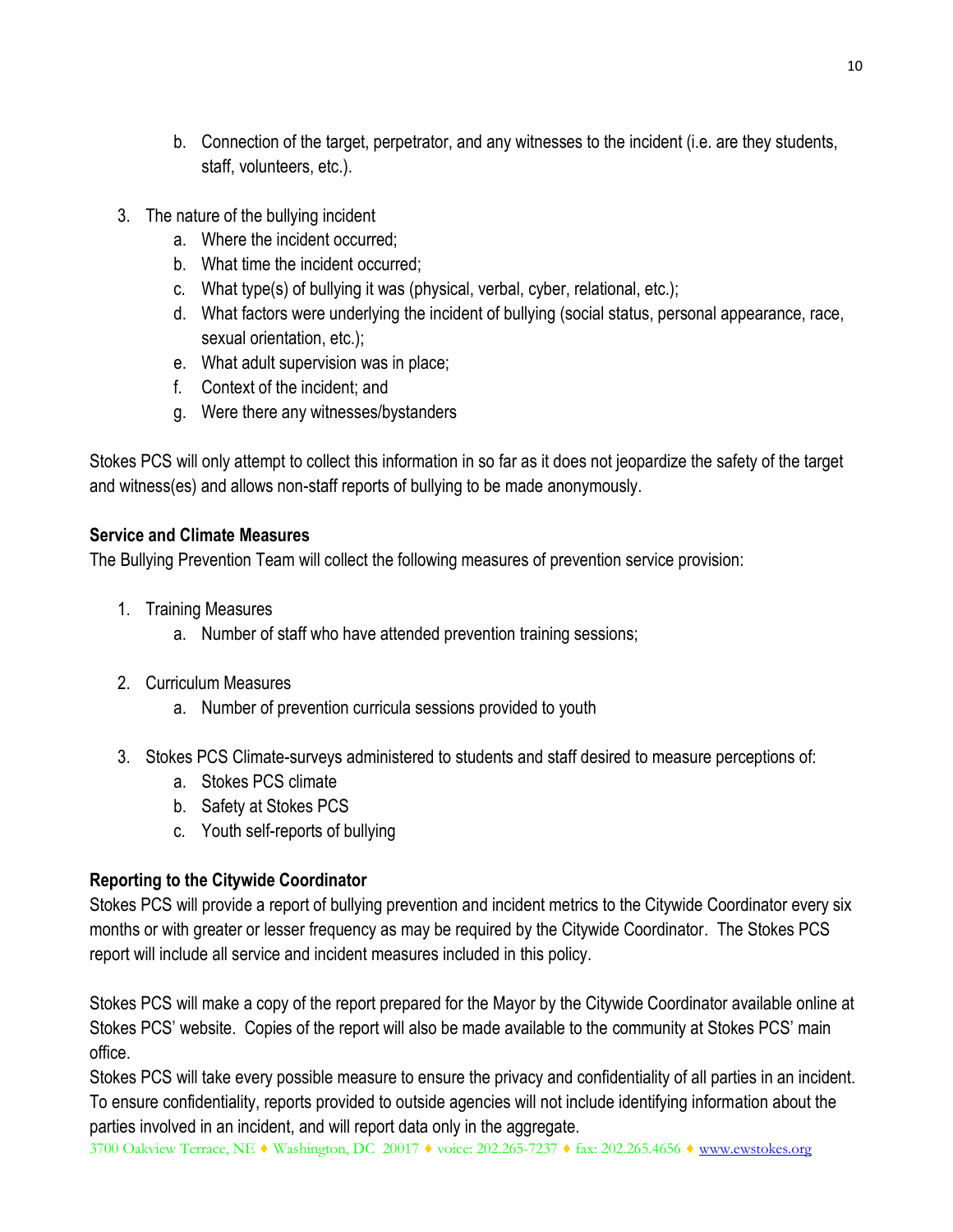#### **Prevention Goals**

At the beginning of the District of Columbia public school academic year, Stokes' Bullying Prevention Team will update goals for Stokes PCS' prevention efforts. Stokes PCS will set out clear, reasonable goals to be achieved in incident reduction, training, and Stokes PCS climate improvement at the 6 month, one year, and three year marks. Each goal created should have clear data measures being collected to track the Stokes PCS progress toward these goals. These goals will be published as part of Stokes PCS reports to the Citywide Coordinator and the community.

#### **Strategies to Aid in Primary Prevention**

Stokes PCS will avoid the use of overly punitive policies such as a "zero-tolerance" environment. Sanctions/consequences are an important part of any bullying prevention plan, but certainty of detection has been shown to be much more important and harsh sanctions deter targets and witnesses from reporting bullying. Our policy will educate youth and set forth expectations for bystanders (see Code of Conduct above); without the intention to punish non-reporting youth witnesses. This policy endeavors to encourage the frequency with which witnesses report bullying.

Stokes PCS recognizes that primary prevention strategies should avoid relying on single instances of prevention as one time assemblies, staff trainings, lessons or community meetings alone are not effective at preventing bullying. For this reason, Stokes PCS intends to create effective policies by integrating bullying prevention efforts into every facet of organizational activity in order to create a positive and safe environment. Finally, Stokes PCS intends to train staff to identify and respond to all forms of bullying behavior.

#### **Managing At-Risk Areas**

If a location on Stokes PCS premises is identified by the Stokes PCS' data collection efforts as being particularly prone to hosting incidents of bullying, the team will take steps to improve the safety and security of that location for Stokes PCS students. These steps will include:

- 1. Reducing student traffic to these areas by altering schedules or activities;
- 2. Reducing the number of students of different ages or activity groups in an at-risk area by altering schedules or activities; and
- 3. Increasing supervision in these areas, and training supervising staff in the identification of bullying behaviors particularly common in that place.

Stokes PCS will take measures to address an at-risk location no more than one month after receiving information on the presence of such an area on Stokes PCS premises.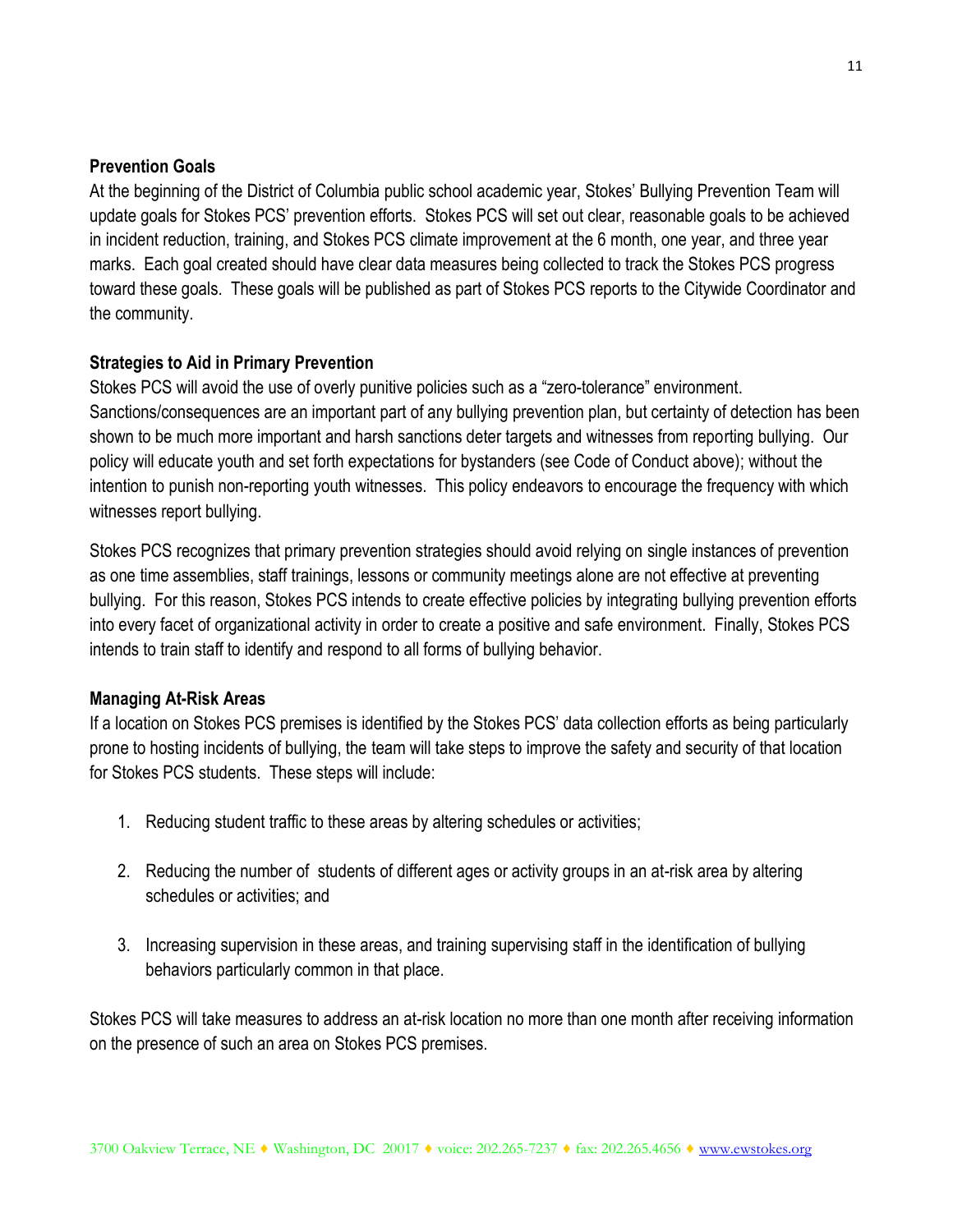#### **Tertiary Prevention Strategies**

#### **Reporting Incidents of Bullying or Retaliation**

Stokes PCS expects all community members, and in particular, staff members and volunteers, to report incidents of bullying or retaliation they witness or are made aware of. Staff members should immediately report all such incidents to the a member of the Stokes PCS' Bullying Prevention Team, who will create a written report of the bullying incident and include the incident in Stokes PCS reports of bullying incidents to the Citywide Coordinator.

Students, parents, guardians, and community members are encouraged by Stokes PCS to report any incidents of bullying that they witness or become aware of. Reports of bullying may be made to any member of the Bullying Prevention Team, including the School Psychologist at 202-265.7237. The team member's names will be listed on the school's website.

Reports of bullying by students, parents, guardians and community members may be made anonymously, but disciplinary action cannot be taken by Stokes PCS solely on the basis of an anonymous report, though such a report may trigger an investigation that will provide actionable information. All oral reports received as part of this process will be transcribed into writing and included in Stokes PCS' bullying database.

Stokes PCS will ensure that there are reporting materials available in English and Spanish and that information about reporting is communicated to students connected to the Stokes PCS in an age appropriate manner. Information on how to report incidents of bullying will also be included as appropriate in Stokes PCS mailings to students and their families. Any of the Bullying Prevention Team members are available to assist in reporting incidents of bullying and can be reached at 202-265-7237.

Reports of bullying received by individuals other than the Bullying Prevention Team members will be transmitted to them (and the member responsible for maintaining the prevention database) within one day of the report receipt or creation by the staff member who reported the initial incident.

#### **Investigating Incidents of Bullying**

Prior to the investigation of an incident, the Bullying Prevention Team members will take steps to ensure the safety of the alleged target –and witnesses, if needed - referenced in a reported bullying incident. These steps will be designed to restore a sense of safety to the target and to protect them from further incidents if necessary. Examples of such steps taken include designating a staff member to serve as that alleged target's "safe" person, altering the alleged perpetrator (s) seating or schedule to reduce access to the alleged target or creating a safety plan in consultation with the alleged target. Once an investigation is concluded, furthers steps will be taken as needed to assure the continued safety of the target from additional incidents of bullying or retaliation.

Once a report of bullying has been received, the following groups will be notified as needed by Bullying Prevention Team members: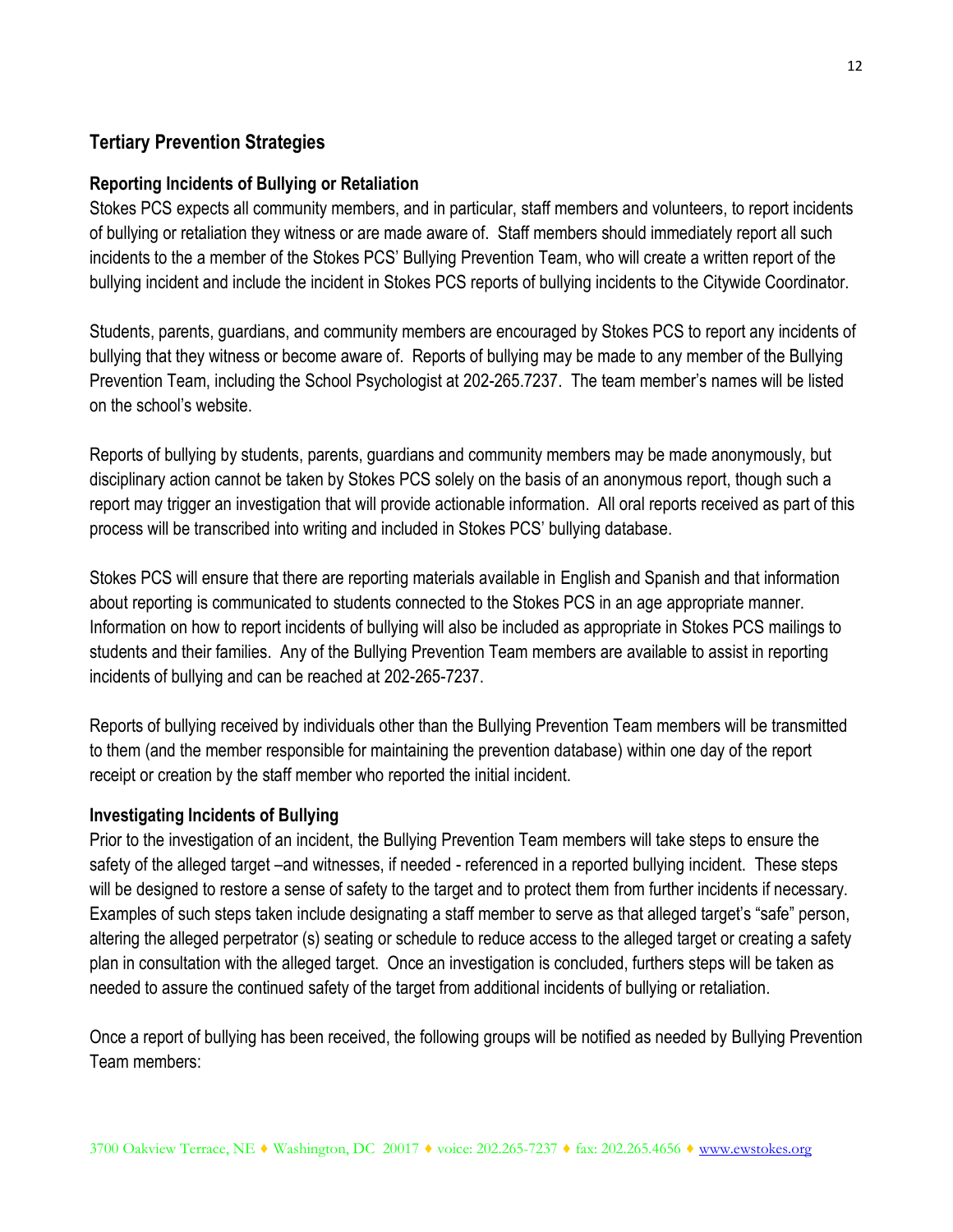Parents and guardians: Stokes PCS will notify the parents or guardians of targets, perpetrators, and if appropriate, witnesses to an incident of bullying behavior about the nature of the incident and the procedures and steps in place for responding to it. A team member will determine if parents or guardians should be informed prior to or after the investigation of an incident.

Law enforcement agencies: If Stokes PCS determines that the reported incident may involve criminal activity or the basis for criminal charges, information about the incident must be conveyed to the appropriate law enforcement authorities. As part of making this determination, a team member may wish to consult with either a law enforcement officer or legal counsel. Stokes PCS will obtain, if required by law, prior written consent of the parent or guardian before giving the name and contact information of the alleged target, witness and/or perpetrator.

Stokes PCS will notify these groups of incidents of bullying only to the extent allowed by law. Notification will be undertaken solely to ensure that services are provided to targets and perpetrators and to protect targets from further or sustained victimization. To the extent possible, taking into consideration the safety of the students and staff, Stokes PCS will make every effort to protect the confidentiality of those who report bullying incidents.

The Bullying Prevention Team members are responsible for investigating reports of bullying and can be reached at 202-265-7237. An investigation of an incident will be initiated no more than one day after the team receives a report of bullying and will conclude no later than 30 days after the receipt of such a report. As part of the investigation, the team will interview any involved or relevant parties including alleged targets, perpetrators, witnesses, staff, parents or guardians.

The team will provide confidentiality as far as possible to relevant parties as part of the investigation, and inform all relevant parties that retaliation for reporting acts of bullying is prohibited. Written records of the investigation process should be maintained and may be included in the prevention database to generate a more accurate picture of bullying behaviors at the Stokes PCS. Where necessary, provisions will be made to include the advice of legal counsel.

The team is charged with making determinations as to whether a reported incident constitutes a case of bullying. In investigating an incident of bullying, team members will seek to ensure that the reported incident is one of victimization, a sign of bullying, rather than normal day-to-day developmental or social conflict, which does not rise to the level of bullying or harassment. Thus when investigating a reported incident, Bullying Prevention Team members will attempt to determine, through interviewing the students and individuals involved in, or who, witnessed the incident, both the totality of the facts and the circumstances surrounding the incident.

If the team determines that an incident of bullying has occurred, the response steps enumerated in Stokes PCS' tertiary prevention plan to prevent the recurrence of an incident and restore the safety of a targeted individual will be initiated.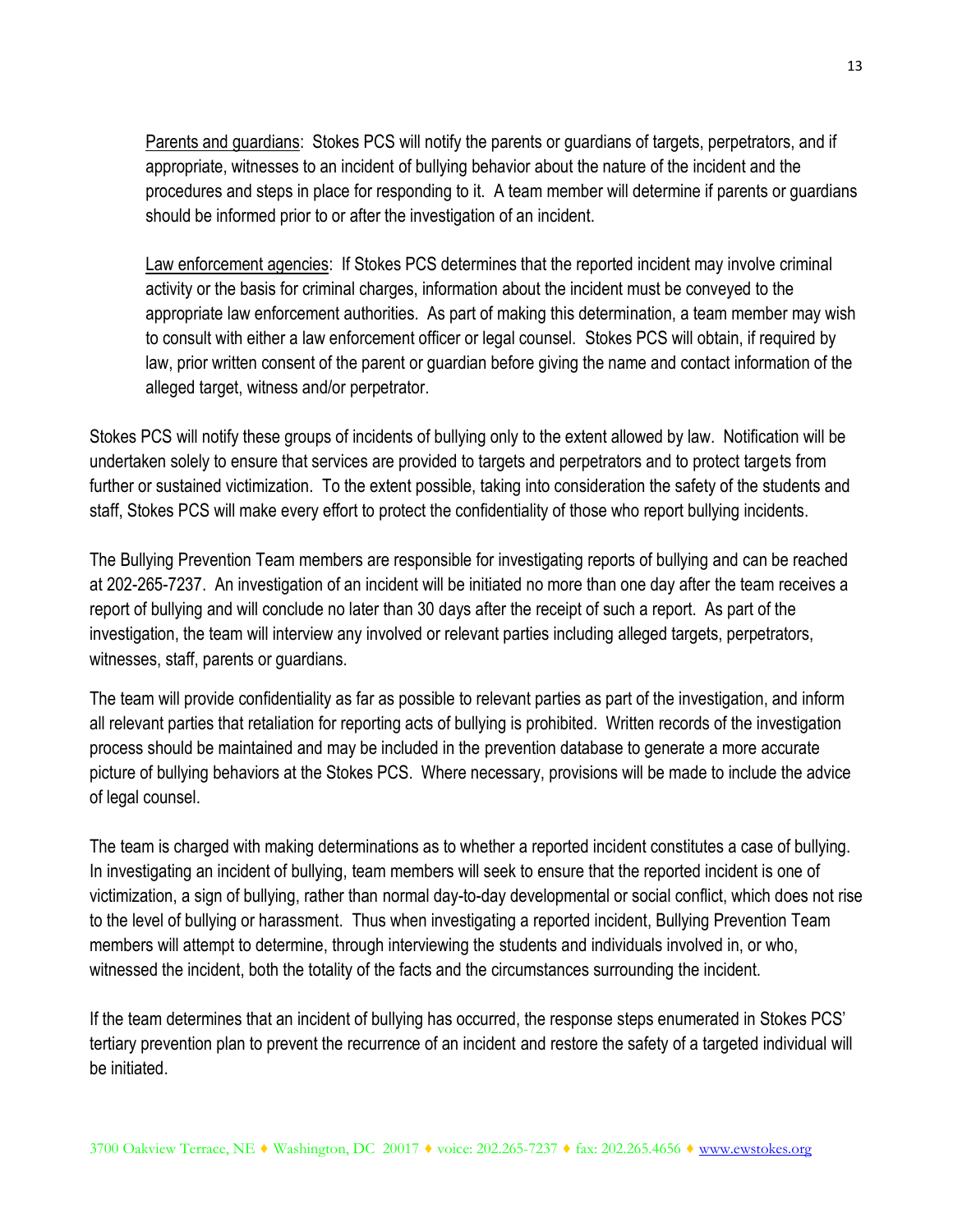If the team determines that additional support is needed to conduct a thorough and equitable investigation they will contact the Citywide Prevention Coordinator.

#### **Consequences and Remedies for Bullying**

#### **Consequences**

Stokes PCS recognizes that for consequences to be an effective component of a bullying prevention plan, they must be applied consistently, fairly, and equitably. To this end, Stokes PCS shall ensure that staff follows these guidelines as closely as possible, while allowing for flexibility to adapt sanctions to individual contexts. Furthermore, to ensure equitability in applying sanctions, such measures will be applied on a graduated basis determined by the nature of the offense, the disciplinary history of the youth involved and the age and developmental status of the individual involved. Responses to incidents of bullying may include, but are not limited to the following consequences and/or remedial measures:

- Graduated consequences as detailed in our Discipline Rubric
- Bans on participating in optional Stokes PCS activities
- Suspension (in-school or out-of-school) from Stokes PCS
- Expulsion from Stokes PCS
- Legal Actions

 Suspension or termination in case of an employee, as set forth in Stokes PCS' employee handbook. Sanctions will be applied within one day of the determination that an incident of bullying has occurred, unless an appeal of the incident by the perpetrator has been received in that time as described in the Appeals section of this policy. To ensure that single incidents of bullying do not become recurring problems, Stokes PCS will always conduct follow up meetings with targets and perpetrators involved in an incident, in addition to imposing consequences on perpetrators of bullying.

Although Stokes PCS does not endorse the use of punitive strategies associated with "zero-tolerance" policies when applying consequences to an incident of bullying, Stokes PCS recognizes that certain behaviors or repletion of behaviors may be so extreme and aggressive that in order to provide a safe and secure environment, a perpetrator may be suspended or expelled (or terminated in the case of employees).

Stokes PCS plans to communicate to students who attend Stokes PCS, the consequences that they can expect for participating in bullying behavior.

#### **Referral to Services**

Stokes PCS' response to an active incident of bullying will always include staff intervention and follow up meetings for both targets and perpetrator(s) (and, in some cases, bystanders/witnesses). If an investigation determines that an individual was involved in an incident of bullying as a perpetrator, target, or witness, the team conducts follow up meetings with each party involved to determine if further bullying is happening and if additional intervention is needed. The students may be referred for intervention services, on an as-needed basis.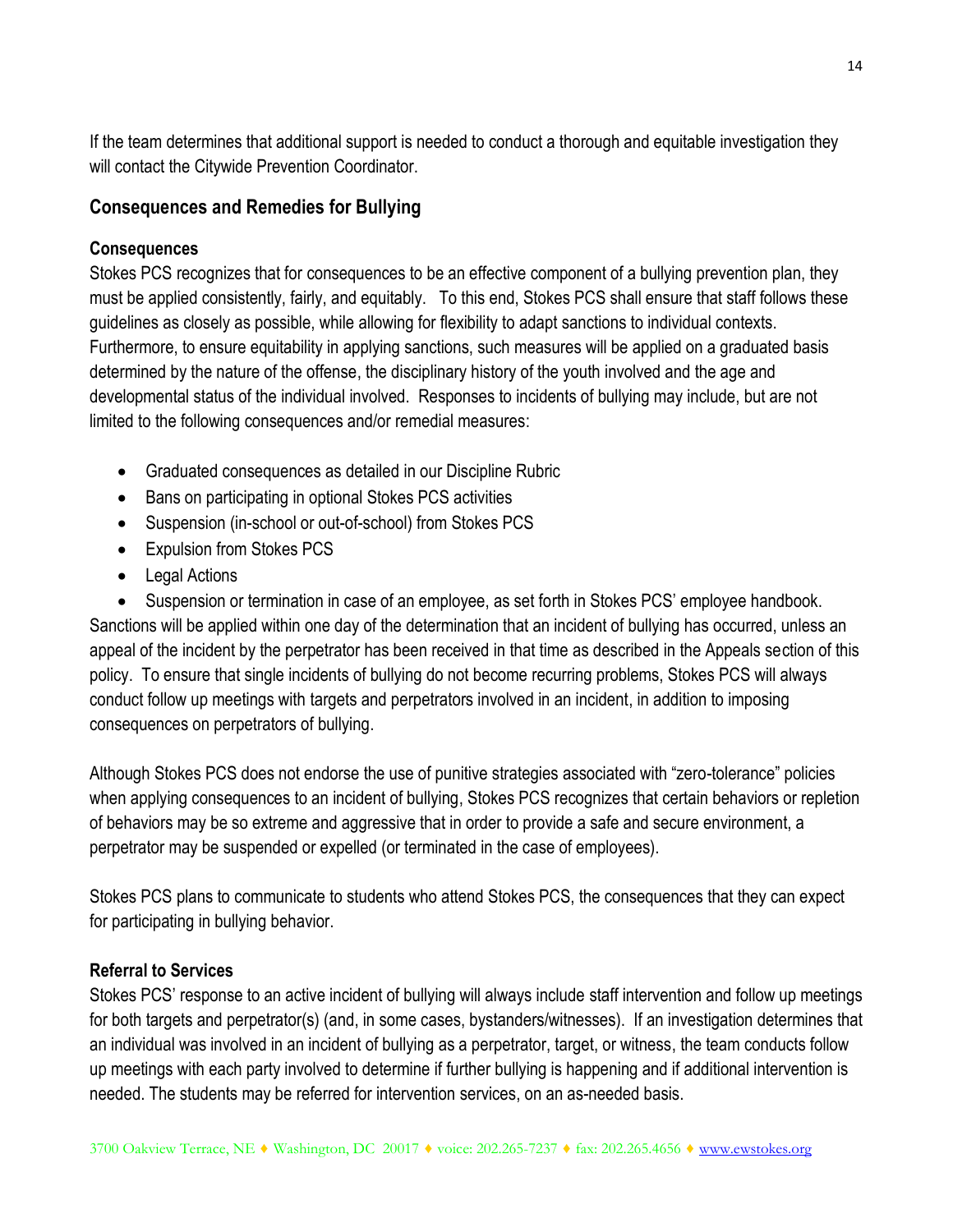If a referral is made, the team will inform the student's parents or guardian about the services that are available to him/her, if they have not already been informed as part of the investigation and determination process. The team will also explain the reasons they are referring a student, the type of service they are referring the student to and the reason they think that particular service(s) will meet the students' needs.

#### **Services for Perpetrators, Targets and Witnesses**

Intervention services to which youth are referred are not designed to be punitive and will not be noted on a youth's Stokes PCS records as such. Intervention services provided to the perpetrator are designed to correct the thinking patterns and inappropriate behaviors that led to the incident, turning a bullying incident into a teachable moment. Intervention services provided to the target and witnesses are designed to restore the students' sense of physical and emotional safety and to empower them to address bullying in a constructive and non-violent manner. Services will be provided to a student no later than one month after an incident of bullying is confirmed by the team**.**

#### **Rewards for Third Party (Bystander/Witness) Prevention**

Stokes PCS encourages third party reporting of bullying and, when safe to do so, constructive intervention in incidents, and recognizes that it may take considerable courage for a student to safely intervene in an act of bullying in a way that does not exacerbate the situation. Therefore, Stokes PCS will recognize and reward students who make a positive contribution to Stokes PCS's climate by intervening, when safe, in an act of bullying. Examples of such rewards include, but are not limited to praise, granting of special or additional privileges at Stokes PCS or rewards. Provided public recognition will not create harm for the student, rewards may be provided in a public forum to serve as a positive example and encourage other students who might be encouraged to intervene in a bullying incident and to further promote a positive agency atmosphere.

#### **Appeals**

Parties dissatisfied by the outcome of a bullying investigation may appeal the determination of the Bullying Prevention Team to the Executive Director. This appeal should be submitted no more than 30 days after the initial determination. Upon receipt of an appeal, the Executive Director must begin to conduct a secondary investigation within 30 days of the receipt of an appeal. This time may be extended by up to an additional 15 days if the Executive Director sets forth in writing the reasons why more time is needed to conduct an investigation. Additionally, upon the receipt of an appeal, the Executive Director must inform the party making the submission of their ability to seek additional redress under the Human Rights Act.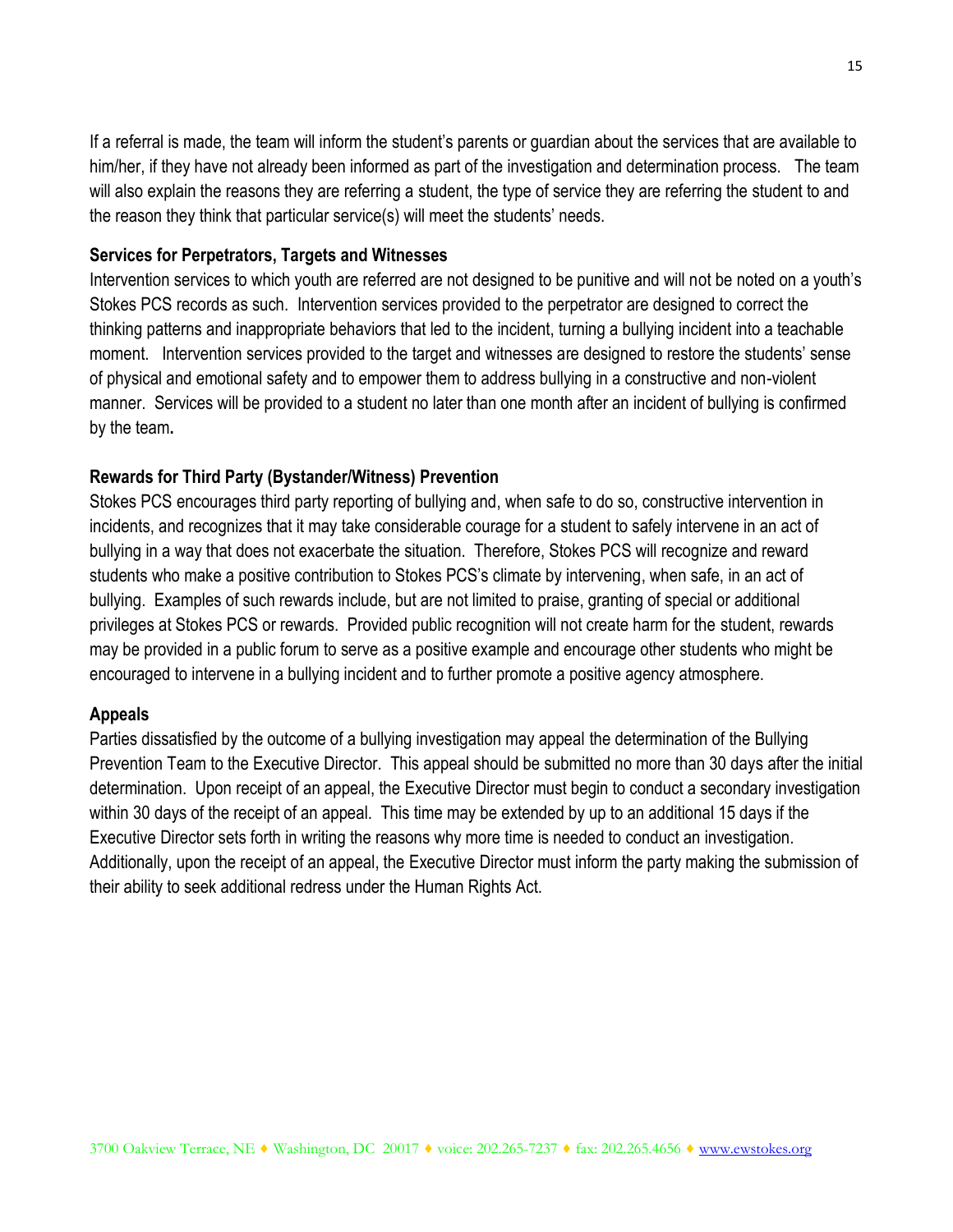## **BULLYING INCIDENCE REPORT**

| Grade:                                                                                                                            |  |  |  |  |
|-----------------------------------------------------------------------------------------------------------------------------------|--|--|--|--|
| Teachers:<br><u> 1989 - Jan James James James James James James James James James James James James James James James James J</u> |  |  |  |  |
| <b>Details of Incident:</b>                                                                                                       |  |  |  |  |
| Date:                                                                                                                             |  |  |  |  |
|                                                                                                                                   |  |  |  |  |
|                                                                                                                                   |  |  |  |  |
|                                                                                                                                   |  |  |  |  |
|                                                                                                                                   |  |  |  |  |
|                                                                                                                                   |  |  |  |  |
|                                                                                                                                   |  |  |  |  |
|                                                                                                                                   |  |  |  |  |
|                                                                                                                                   |  |  |  |  |
| <u> 1989 - Johann Harry Harry Harry Harry Harry Harry Harry Harry Harry Harry Harry Harry Harry Harry Harry Harry</u>             |  |  |  |  |
| Who was Informed:                                                                                                                 |  |  |  |  |
|                                                                                                                                   |  |  |  |  |
|                                                                                                                                   |  |  |  |  |
| Administration:                                                                                                                   |  |  |  |  |
| Other:<br><u> 1980 - Johann Barn, margaret eta biztanleria (h. 1980).</u>                                                         |  |  |  |  |
| Follow Up:                                                                                                                        |  |  |  |  |
| Any other relevant information (i.e., number of incidences reported, etc.):                                                       |  |  |  |  |
|                                                                                                                                   |  |  |  |  |
| Signed:<br>Date: $\overline{\phantom{a}}$                                                                                         |  |  |  |  |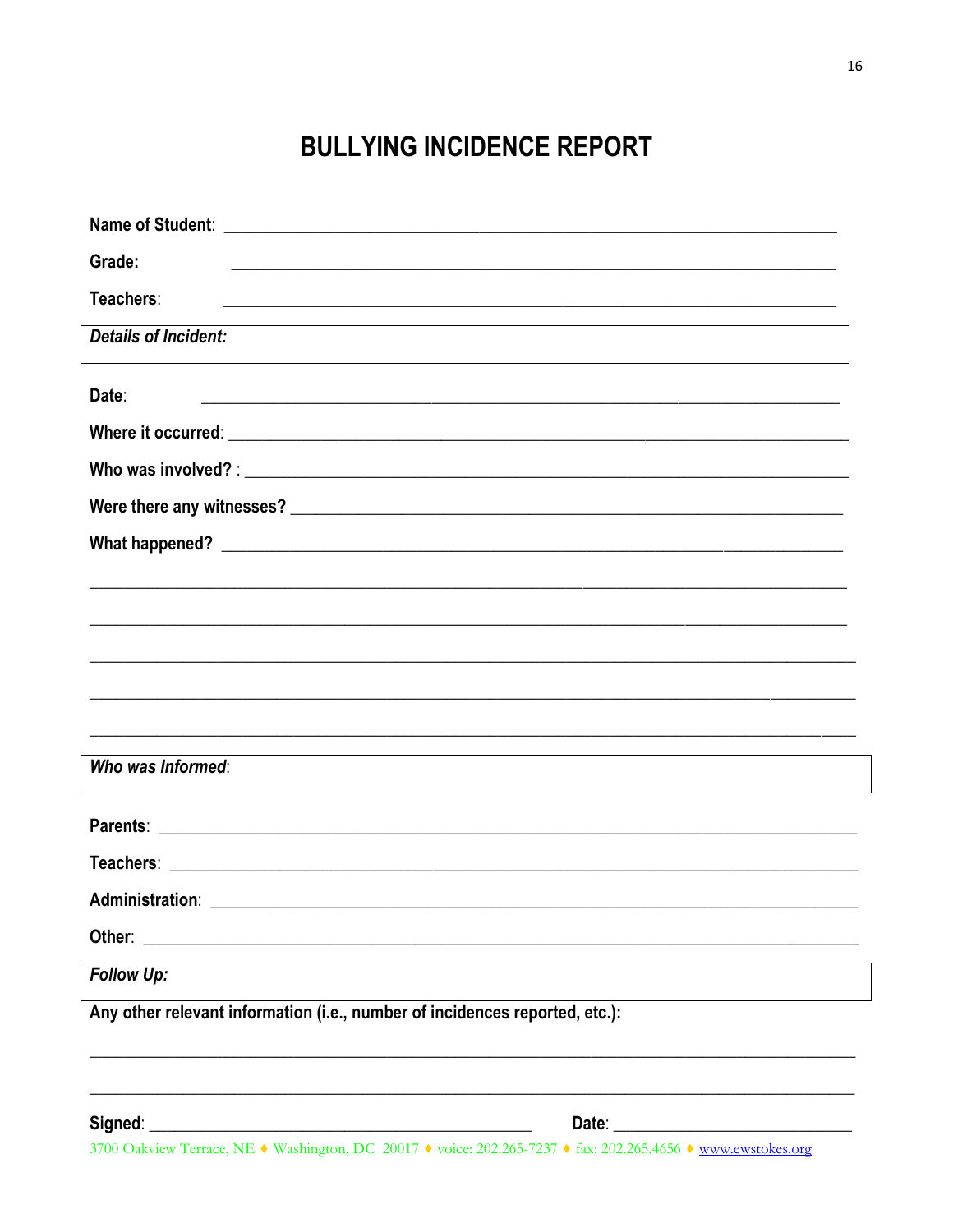### **BULLYING INTERVENTION REPORT**

|                                                                                                                                                                                                                                |                                                   | Grade: _________________ |                                                                                                                                                       |                |  |  |  |
|--------------------------------------------------------------------------------------------------------------------------------------------------------------------------------------------------------------------------------|---------------------------------------------------|--------------------------|-------------------------------------------------------------------------------------------------------------------------------------------------------|----------------|--|--|--|
| Date of Incident: ___________________                                                                                                                                                                                          |                                                   |                          |                                                                                                                                                       |                |  |  |  |
|                                                                                                                                                                                                                                |                                                   |                          |                                                                                                                                                       |                |  |  |  |
| Please check the category on the bullying continuum that best describes the student's infraction:                                                                                                                              |                                                   |                          |                                                                                                                                                       |                |  |  |  |
| <b>Biting, pinching &amp; scratching</b>                                                                                                                                                                                       | <b>Laughing &amp; insulting</b><br><b>Mobbing</b> |                          |                                                                                                                                                       |                |  |  |  |
| Damaging property                                                                                                                                                                                                              |                                                   |                          |                                                                                                                                                       |                |  |  |  |
| <b>Excluding &amp; rejecting</b>                                                                                                                                                                                               |                                                   |                          | Name-calling<br><b>Pestering &amp; fighting</b><br>Playing mean tricks<br>Shoving, pushing, tripping<br>____Stealing<br><b>Teasing &amp; taunting</b> |                |  |  |  |
| <b>Ganging up on someone</b>                                                                                                                                                                                                   |                                                   |                          |                                                                                                                                                       |                |  |  |  |
| <b>Gesturing</b>                                                                                                                                                                                                               |                                                   |                          |                                                                                                                                                       |                |  |  |  |
| <b>Glaring &amp; staring</b>                                                                                                                                                                                                   |                                                   |                          |                                                                                                                                                       |                |  |  |  |
| <b>Gossiping</b>                                                                                                                                                                                                               |                                                   |                          |                                                                                                                                                       |                |  |  |  |
| <b>Harassing</b>                                                                                                                                                                                                               |                                                   |                          |                                                                                                                                                       |                |  |  |  |
| Ignoring others                                                                                                                                                                                                                |                                                   | ____Threatening          |                                                                                                                                                       |                |  |  |  |
| Intimidation                                                                                                                                                                                                                   |                                                   |                          | <b>Undermining friends</b>                                                                                                                            |                |  |  |  |
|                                                                                                                                                                                                                                |                                                   |                          |                                                                                                                                                       |                |  |  |  |
| Describe the incident: the contract of the contract of the contract of the contract of the contract of the contract of the contract of the contract of the contract of the contract of the contract of the contract of the con |                                                   |                          |                                                                                                                                                       |                |  |  |  |
|                                                                                                                                                                                                                                |                                                   |                          |                                                                                                                                                       |                |  |  |  |
| Interventions:                                                                                                                                                                                                                 |                                                   |                          | Date                                                                                                                                                  | <b>Initial</b> |  |  |  |
| <b>Parent contacted</b>                                                                                                                                                                                                        | yes                                               | no                       |                                                                                                                                                       |                |  |  |  |
| Student completed writing activity                                                                                                                                                                                             | yes                                               | no                       |                                                                                                                                                       |                |  |  |  |
| Student gave verbal apology                                                                                                                                                                                                    | yes                                               | no                       |                                                                                                                                                       |                |  |  |  |
| Student gave verbal promise                                                                                                                                                                                                    | yes                                               | no                       |                                                                                                                                                       |                |  |  |  |
| <b>Student talked with privately</b>                                                                                                                                                                                           | yes                                               | no                       |                                                                                                                                                       |                |  |  |  |
| Other: and the contract of the contract of the contract of the contract of the contract of the contract of the                                                                                                                 |                                                   |                          |                                                                                                                                                       |                |  |  |  |
| <b>Further action:</b>                                                                                                                                                                                                         |                                                   |                          |                                                                                                                                                       |                |  |  |  |
|                                                                                                                                                                                                                                |                                                   |                          |                                                                                                                                                       |                |  |  |  |
| Comments:                                                                                                                                                                                                                      |                                                   |                          |                                                                                                                                                       |                |  |  |  |

\_\_\_\_\_\_\_\_\_\_\_\_\_\_\_\_\_\_\_\_\_\_\_\_\_\_\_\_\_\_\_\_\_\_\_\_\_\_\_\_\_\_\_\_\_\_\_\_\_\_\_\_\_\_\_\_\_\_\_\_\_\_\_\_\_\_\_\_\_\_\_\_\_\_\_\_\_\_\_\_\_\_\_\_\_\_\_\_\_\_\_\_\_\_\_\_\_\_\_ \_\_\_\_\_\_\_\_\_\_\_\_\_\_\_\_\_\_\_\_\_\_\_\_\_\_\_\_\_\_\_\_\_\_\_\_\_\_\_\_\_\_\_\_\_\_\_\_\_\_\_\_\_\_\_\_\_\_\_\_\_\_\_\_\_\_\_\_\_\_\_\_\_\_\_\_\_\_\_\_\_\_\_\_\_\_\_\_\_\_\_\_\_\_\_\_\_\_\_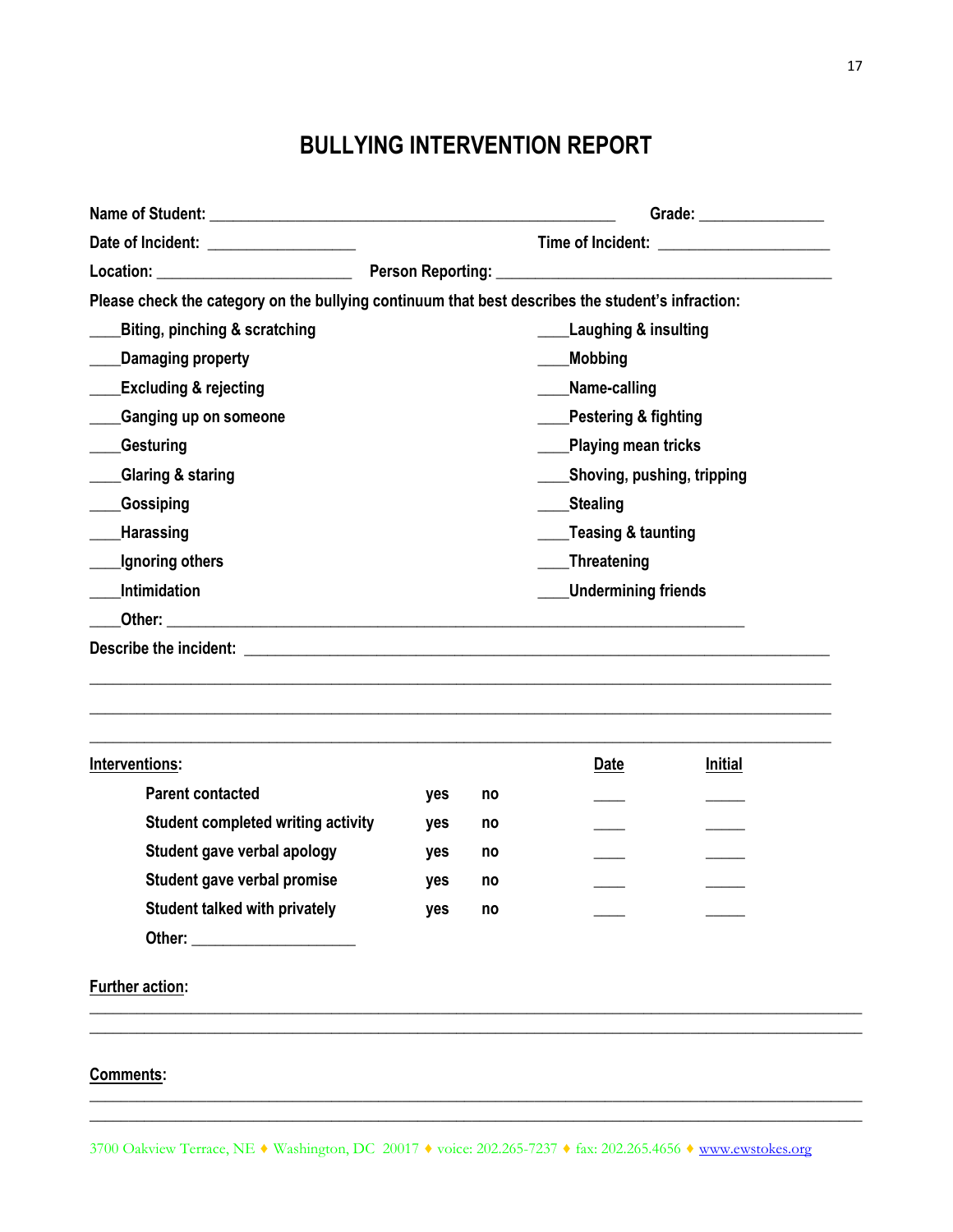## **BULLYING REPORT for PARENTS**

|                                                                                                                                                                                      | Grade: _________ Date: _______________ |
|--------------------------------------------------------------------------------------------------------------------------------------------------------------------------------------|----------------------------------------|
| Bullying is not accepted in the Elsie Whitlow Stokes Community Freedom Public Charter School, and we<br>will see to it that it comes to an end.                                      |                                        |
| the bullying behavior(s) checked below.                                                                                                                                              |                                        |
| _____name calling                                                                                                                                                                    | telling lies/false rumors              |
| teasing/making fun of others                                                                                                                                                         | damaging property                      |
| excluding/leaving out/ignoring                                                                                                                                                       | threatening/forcing others             |
| hitting/kicking_                                                                                                                                                                     | _gesturing                             |
| pushing/shoving                                                                                                                                                                      | making racial comments                 |
| taking money from others                                                                                                                                                             | making sexual comments                 |
| Teacher Comments: (e.g., where, when did this incident occur?)                                                                                                                       |                                        |
| Please speak with your child about the inappropriateness of the above behaviors(s), sign below and<br>instruct your child to return this form to his/her classroom teacher tomorrow. |                                        |
| Thanks for your support in helping us eliminate bullying behaviors at Elsie Whitlow Stokes School!                                                                                   |                                        |
|                                                                                                                                                                                      | Date:                                  |
| <b>Parent Comments:</b>                                                                                                                                                              |                                        |
| Number of offenses:<br>1 <sup>st</sup><br>2 <sub>nd</sub><br>3 <sub>rd</sub>                                                                                                         |                                        |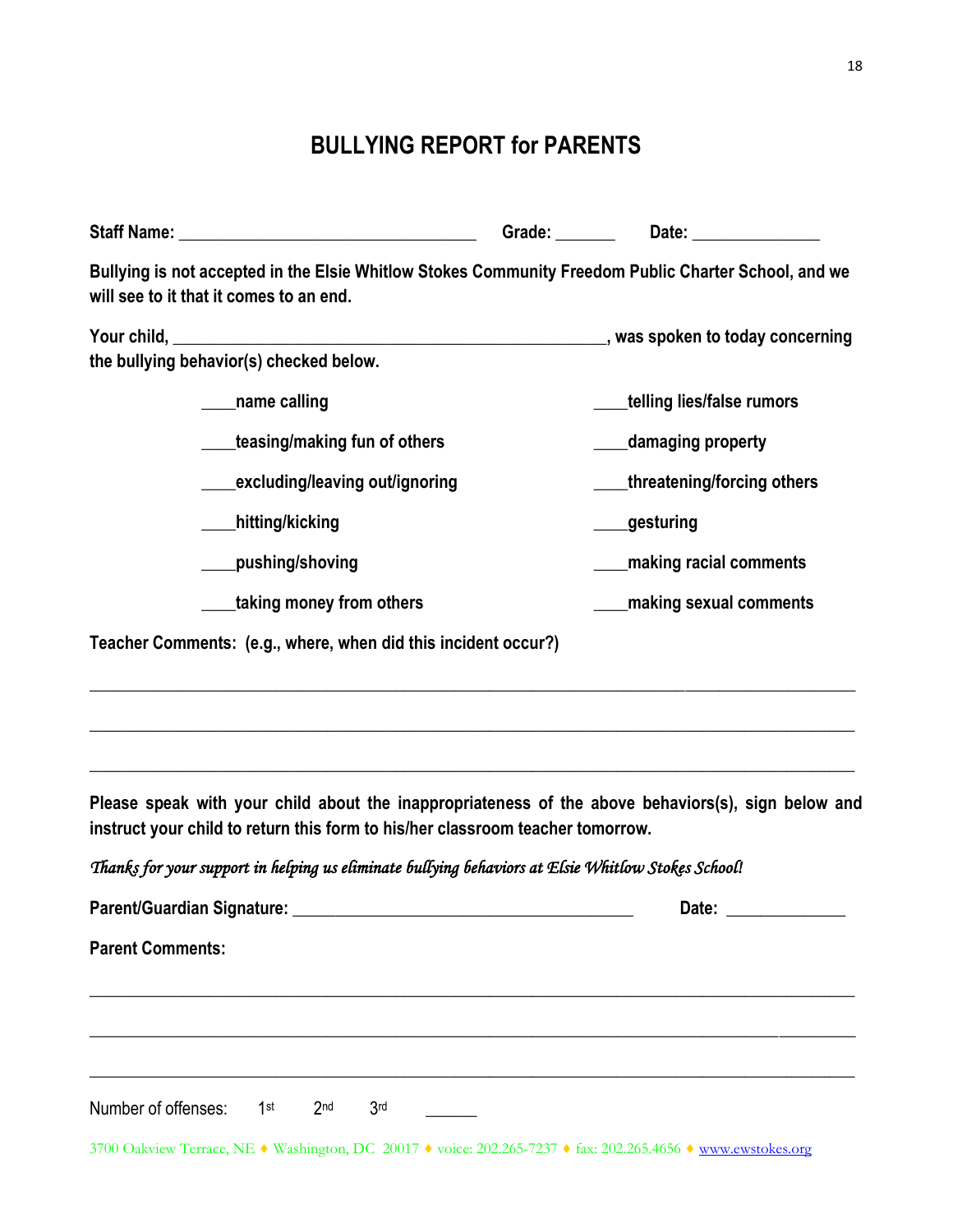#### **REPORTE DE ABUSO PARA INFORMAR A PADRES DE FAMILIA**

| Nombre de empleado: | Grado: |  |  |
|---------------------|--------|--|--|
|                     |        |  |  |

**El abuso de una persona sobre otra no es admitido bajo ninguna circunstancia en Elsie Whitlow Stokes Community Freedom Public Charter School, y vamos encargarnos de ¡erradicarlo!**

| A su hijo(a),                                         | , se le llamó la atención el día de hoy, |
|-------------------------------------------------------|------------------------------------------|
| porque cometió el abuso que a continuación se indica. |                                          |
|                                                       |                                          |

- **\_\_\_\_poniéndole sobre-nombres a otros \_\_\_\_mintiendo/levantando falsos rumores \_\_\_\_molestando/hacienda mofa de otros \_\_\_\_destrucción de propiedad**
- **\_\_\_\_excluyendo/ignorando a otros \_\_\_\_amenazando/forzando a otros**
	- **\_\_\_\_golpeando/pateando \_\_\_\_imitando o haciendo gestos a**
	- **\_\_\_\_empujando \_\_\_\_haciendo comentarios raciales**
	- **\_\_\_\_tomando el dinero que no le pertenece \_\_\_\_haciendo comentarios de tipo sexual**

**Comentarios del maestro(o): (¿en dónde? ¿cuando ocurrió el incidente?)** 

**Por favor hable con su hijo(a) y explíquele la razón por la cual este tipo de comportamientos son inapropiados; firme esta circular y dígale a su hijo(a) que la devuelva a su maestro(a) titular a la mañana siguiente.**

\_\_\_\_\_\_\_\_\_\_\_\_\_\_\_\_\_\_\_\_\_\_\_\_\_\_\_\_\_\_\_\_\_\_\_\_\_\_\_\_\_\_\_\_\_\_\_\_\_\_\_\_\_\_\_\_\_\_\_\_\_\_\_\_\_\_\_\_\_\_\_\_\_\_\_\_\_\_\_\_\_\_\_\_\_\_\_\_

\_\_\_\_\_\_\_\_\_\_\_\_\_\_\_\_\_\_\_\_\_\_\_\_\_\_\_\_\_\_\_\_\_\_\_\_\_\_\_\_\_\_\_\_\_\_\_\_\_\_\_\_\_\_\_\_\_\_\_\_\_\_\_\_\_\_\_\_\_\_\_\_\_\_\_\_\_\_\_\_\_\_\_\_\_\_\_\_

\_\_\_\_\_\_\_\_\_\_\_\_\_\_\_\_\_\_\_\_\_\_\_\_\_\_\_\_\_\_\_\_\_\_\_\_\_\_\_\_\_\_\_\_\_\_\_\_\_\_\_\_\_\_\_\_\_\_\_\_\_\_\_\_\_\_\_\_\_\_\_\_\_\_\_\_\_\_\_\_\_\_\_\_\_\_\_\_

**Gracias por colaborar en nuestro esfuerzo por erradicar el abuso Elsie Whitlow Stokes Escuela!**

|                                                  |  |  |                |  | Fecha: ______________ |  |
|--------------------------------------------------|--|--|----------------|--|-----------------------|--|
|                                                  |  |  |                |  |                       |  |
|                                                  |  |  |                |  |                       |  |
|                                                  |  |  |                |  |                       |  |
| Número de ofensas: 1 <sup>a</sup> 2 <sup>a</sup> |  |  | 3 <sup>a</sup> |  |                       |  |